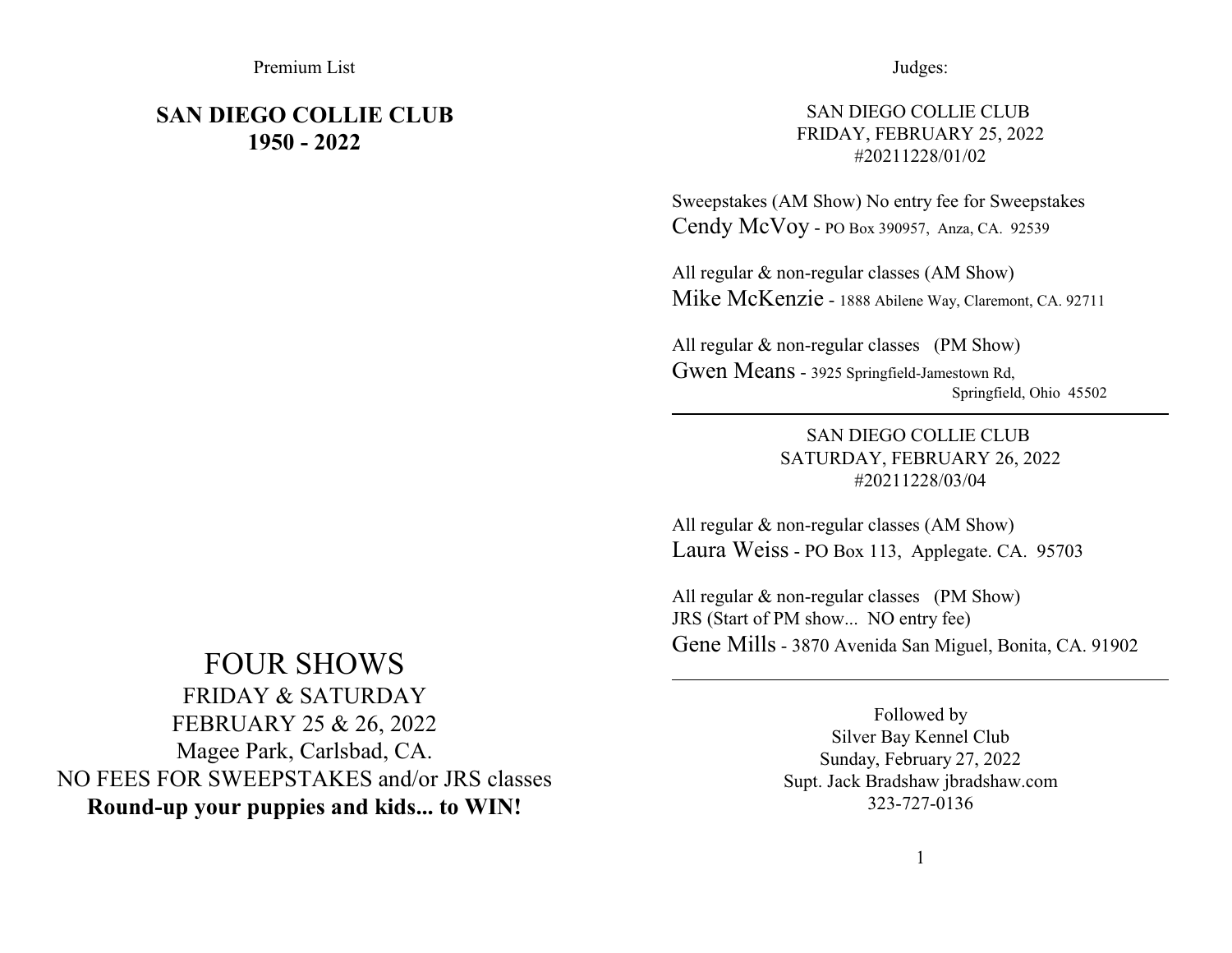### PREMIUM LIST

These events are dedicated to our dear friend, mentor of many, and Icon, Helene Forthal. People who shape you never leave you. They inspire the best in us.

Before passing away Helene donated her beautiful collection of costume jewelry to the SDCC to be viewed and won during a collie rescue raffle. Her items, that strongly bring back memories of Helene, if won, will be cherished and proud of for many years to come by those who hold her and Al in very high esteem and friendship.

## **72 ND ANNUAL EVENT**

### **FRIDAY, FEBRUARY 25, 2022 AM/PM SHOWS SATURDAY, FEBRUARY 26, 222 AM/PM SHOWS**

 $\sim$  FRIDAY - AM SHOW  $\sim$ SWEEPSTAKES & CONFORMATION

### $\sim$  SATURDAY - PM SHOW  $\sim$ CONFORMATION/JRS SAT. PM

**Officers** 

| $2664 \text{ Pa} \cdot 33 \text{ Pa}$ $\text{G}_{22}$ $\text{D}_{222}$ $\text{G}_{3}$ $\text{O}_{2}$ $\text{O}_{2}$ |  |
|---------------------------------------------------------------------------------------------------------------------|--|

3664 Budd St., San Diego, CA. 92111



American Kennel Club<sup>®</sup>

CERTIFICATION Permission has been granted by the American Kennel Club for the holding of this event under the American Kennel Club rules and regulations.

**GINA M. DINARDO, Executive Secretary** 

### **CLASSIFICATION**

**The following classes are divided by sex: COLLIES, ROUGH Puppy, 6 months and under 9 months Puppy, 9 months and under 12 months Twelve to Eighteen Months Bred By Exhibitor\* American Bred Open, Blue Merle Open, Sable Open, Tricolor Open, White Winners/Reserve COLLIES, SMOOTH Puppy, 6 months and under 9 months Puppy, 9 months and under 12 months Twelve to Eighteen Months Bred By Exhibitor\* American Bred Open Winners/Reserve**

**\*Bred By Exhibitor Class Eligibility: 1. All dogs entered in the Bred by Exhibitor class must be individually registered with the AKC. 2. The person handling the dog must be a breeder of record of the dog and an owner of record of the dog and 3) family members must be both a breeder and owner of record to exhibit in this class.**

#### **BEST OF VARIETY COMPETITION - Rough and Smooth**

**NON-REGULAR CLASSES in both Varieties VETERANS (For Collies 7 years through 9 years) VETERANS (For Collies 10 years and older) Neutered Dogs and Spayed Bitches may compete in the Veteran classes only at independent specialties. (AKC Dog Show Rules, Chapter 11, Section 8)**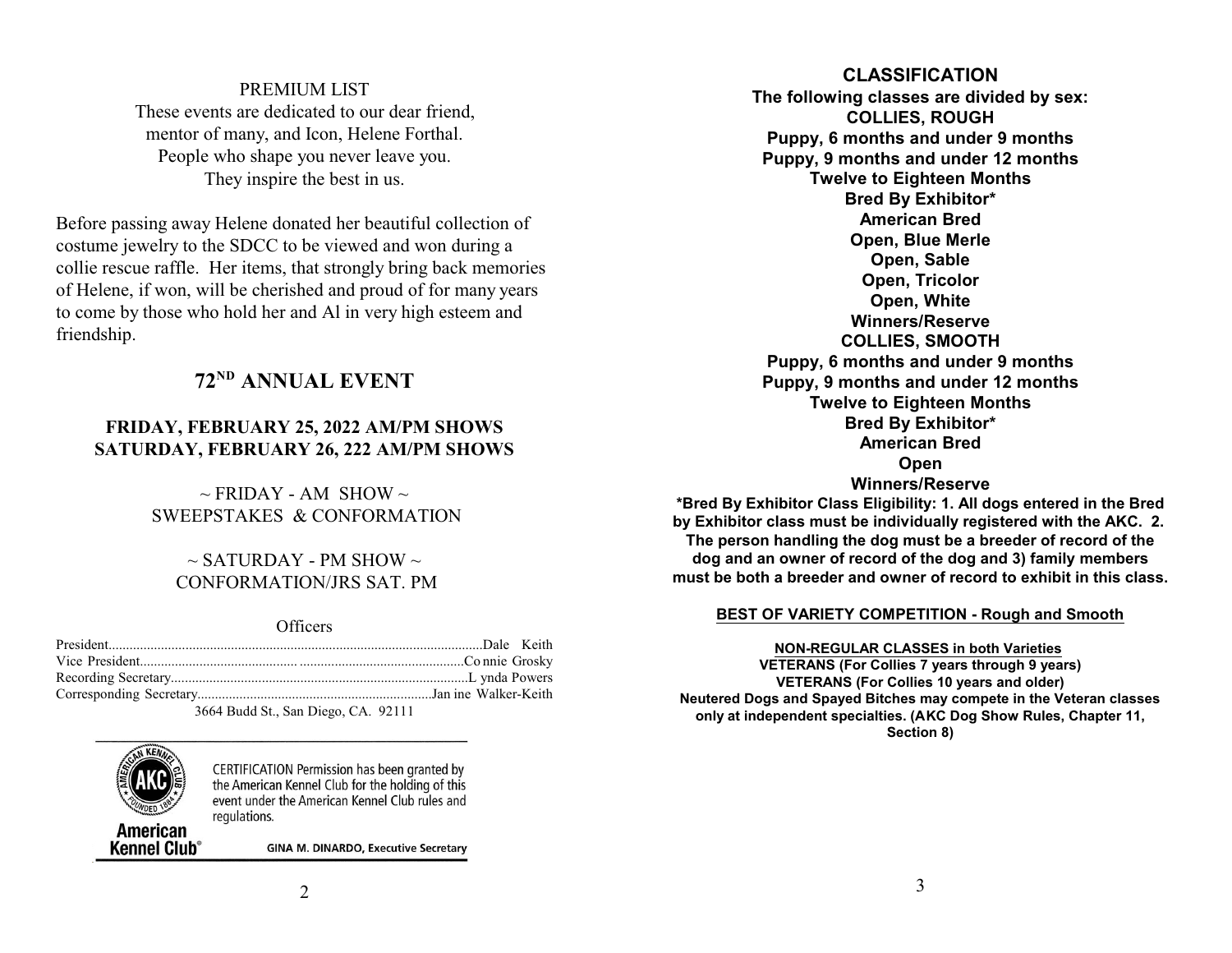### ENTRY FEES

### **RIBBON PRIZES**

| The roll-back entry fee is for FRIDAY AM/PM shows \$25.00                   |  |
|-----------------------------------------------------------------------------|--|
| SATURDAY AM/PM *First entry of each dog in EACH SHOW\$32.00                 |  |
| Each add'l entry of the same dog IN EACH SHOW\$15.00                        |  |
|                                                                             |  |
|                                                                             |  |
| **NOTE: ALL 6-9, 9-12 & 12-18 month entries will be automatically           |  |
| entered in the Sweepstakes. NO fee required for Sweepstakes entry. But must |  |
| be entered in a regular class at Friday AM show.                            |  |

ENTRIES CLOSE 8 PM WEDNESDAY, February 9, 2022 or when the 100 dog limit is met per individual show at the office of the Show Secretary, after which time no entries may be accepted, canceled, changed or substituted. All changes or cancellations must be received by the Show Secretary IN WRITING PRIOR to the published closing date. ALL ENTRY FORMS MUST BE SIGNED AND PHOTOCOPIES MUST INCLUDE THE REVERSE WITH THE AGREEMENT; OTHERWISE THE ENTRY CANNOT BE ACCEPTED AND WILL BE RETURNED.

> Mail entries with fees to: Show Secretary - Janine Walker-Keith 3664 Budd Street, San Diego, CA. 92111 (858) 565-4600 (Home) (619) 224-2223 (Bus)

### MAKE CHECKS PAYABLE TO JANINE KEITH

To charge Visa/Mastercard, please contact:

 Best in Show Entries 1-800-247-7005 or Entries On Time, Inc. 1-800-992-8955

### VETERINARIAN

Calif. Vet Specialty Hospital & Emergency Clinic ( 24 hrs) 2310 Faraday 760 - 431-2273 Exhibitors should follow their veterinarians' recommendations to assure their dogs are free of internal/external parasites and any communicable diseases.

| First Prize - Blue Ribbon                         |                                                        |
|---------------------------------------------------|--------------------------------------------------------|
| Second Prize - Red Ribbon                         |                                                        |
| <b>Third Prize - Yellow Ribbon</b>                | <b>Fourth Prize - White Ribbon</b>                     |
| Winners Dog & Bitch - Purple Rosette              |                                                        |
| <b>Reserve Winners - Purple and White Rosette</b> |                                                        |
| <b>Best of Winners - Blue and White Rosette</b>   |                                                        |
|                                                   | <b>Best of Breed/Variety - Purple and Gold Rosette</b> |
|                                                   | <b>Best of Opposite Sex to Best of Breed/Variety -</b> |
| <b>Red and White Rosette</b>                      |                                                        |
|                                                   | Select Dog & Select Bitch - Light Blue & White Ribbon  |
|                                                   |                                                        |

#### **VETERANS**

**First Place - Rose Rosette**

#### **SWEEPSTAKES**

| First Prize - Rose Ribbon               | Second Prize - Brown Ribbon       |
|-----------------------------------------|-----------------------------------|
| Third Prize - Lt Green Ribbon           | <b>Fourth Prize - Grey Ribbon</b> |
| First through Fourth Finalist - Rosette |                                   |

#### **JR. SHOWMANSHIP**

**First Prize - Rose Ribbon Second Prize - Brown Ribbon Third Prize - Lt Green Ribbon Fourth Prize - Grey Ribbon Best Junior & Best Reserve Handler - Rosette**

#### **>>>SHOW SITE RULES<<<**

- **1. Motorhome parking at discretion of Show Chair.**
- **2. NO OVERNIGHT parking. The police WILL cite you!**
- **3. Parking in church lot designated by SDCC signage.**
- **4. We welcome you to set up on THURSDAY, February 24th after 2:00 p.m.**
- **5. Pick up after your dogs and grooming area!!!**
- **6. Please keep noise to a minimum. All dogs confined or leashed in Magee Park. It's the LAW!**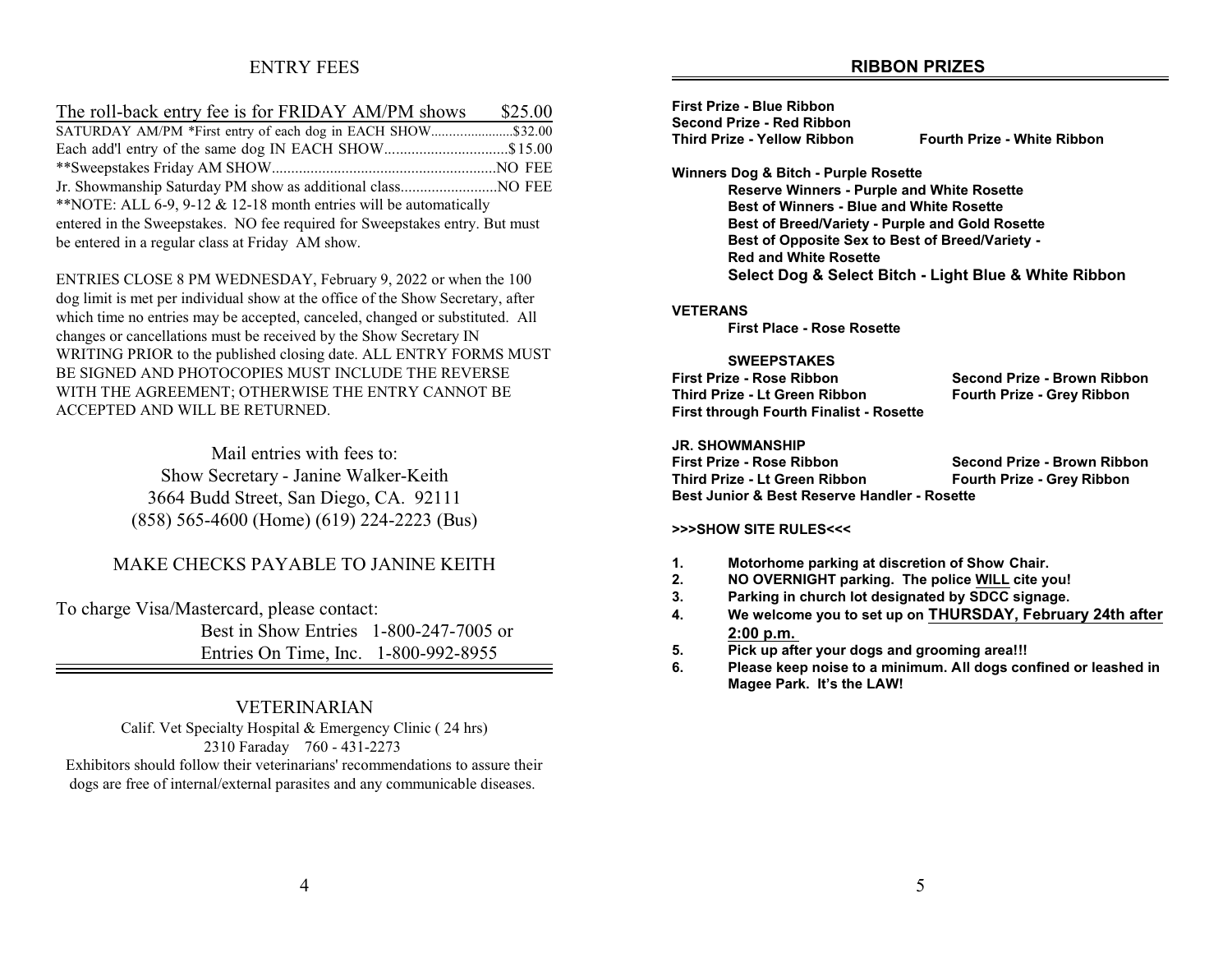### NOTICE TO EXHIBITORS

Conditional, unsigned, incomplete, telephoned or telegraphed entries cannot be accepted. Entries without fee cannot be accepted.

ENTRIES NOT ON OFFICIAL AKC FORMS or photocopies of entry forms without the agreement and rules on the reverse side of the Official AKC entry forms are NOT ACCEPTABLE.

Changes, additions or corrections to entry forms must be received in writing or by telegram prior to the close of entries. Changes which are received on the telephone are unacceptable.

OWNERS ARE RESPONSIBLE FOR ERRORS on entry blanks, and for entering the same dog twice, or for entering a dog in a class in which it is ineligible to compete, regardless of who makes such errors.

CONFIRMATION OF ENTRY & SCHEDULE OF JUDGING TIME will be sent to the address on the Official AKC Entry Form after the closing date. If an exhibitor has not received a copy of the Schedule of Judging seven days prior to the show, the Show Secretary should be contacted.

Effective for all shows held on or after July 1, 1991, dogs may be moved FROM ONE DIVISION OF THE PUPPY CLASS TO ANOTHER or a CORRECTION TO THE SEX OF A DOG may be made, or a dog, which according to their owners' records have completed the requirements for a championship after the closing of entries for the show but whose championships are unconfirmed, may be transferred from one of the regular classes to Best of Breed or Variety competition, provided this transfer is made by the Show Secretary one half hour prior to the start of any regular conformation judging at the show. (American Kennel Club Rules, Chapter 14, Section 6.) DOGS NEED TO BE AT THE SHOW only at scheduled time of judging and may leave immediately after unless required for further judging.

DOGS MUST BE READY FOR JUDGING. The club and/or its Show Secretary will not be responsible for, and are not obligated to furnish any service for notifying exhibitors or their agents of Breed or Class judging. Judges will not wait for any dog holding up a class. Owners or their agents alone are responsible for the presence of their dogs in the judging ring.

THE SHOW-GIVING CLUB, THE SHOW SECRETARY, their agents or employees assume no responsibility for any loss, damage or injury sustained by exhibitors, handlers, spectators, or to any of their dogs or property, and further assume no responsibility for injury to any child not under the control of their parents or guardians.

No tents, large umbrellas, or equipment of any sort will be allowed within 10 feet of any ring. All grooming must be done in areas specified by the club and exhibitors are required to keep their areas clean.

ENTRY FEES WILL NOT BE REFUNDED in event of errors or cancellation of entries after the published closing date, nor in the event a dog is absent, disqualified, sick, lame, in season, excused by the veterinarian or Judge, or barred from competition by the show committee. If because of weather, riots, civil disturbances, fire, Act of God, act of a public enemy, strikes, or any other acts beyond the control of the management, it is impossible to open or complete the show, no refund of entry fee(s) will be made.

This Club and Secretary assume no responsibility for wrong or incomplete information given on the entry blank by the owner or agent of the owner. This Club and Secretary assume no responsibility for the owner or owner's agent entering a dog in a class in which the dog is not eligible to compete, nor for entering the same dog twice.

Exhibitors should follow their veterinarians' recommendations to assure their dogs are free of internal and external parasites and any communicable diseases.

**Do not leave any dogs in closed vehicles. Dogs must be confined or on leash in Magee Park. It's the LAW Leave your belongings in park over-night at your own risk. SDCC suggests you take grooming boxes & small items with you over-night**

## **SAN DIEGO COLLIE CLUB MOST PROMISING PUPPY SWEEPSTAKES**

### **FRIDAY - AM SHOW - FEB. 25, 2022**

# **Judge: Cendy McVoy**

*Dream, Believe and Achieve.*

### **No Entry Fee Required for Sweepstakes**

NOTE: All collies eligible for the Sweeps must be entered in a regular class at the AM show. NOTE: ALL 6-9, 9-12 & 12-18 month entries will be automatically entered in the Sweepstakes.

> **First Finalist will receive \$100, donated by Janine Walker-Keith, Incandescent Collies No other Prize money is offered.**

**Classes are divided by sex and include both varieties. Puppy 6 months/under 9 months Puppy 9 months/under 12 months 12 months/under 18 months**

**Finalists to be determined as follows: the first place winners from each class (all six classes) will return to the ring. After the first finalist has been chosen the 2nd placement from that class shall return to the ring for judging. If that dog is chosen a finalist then the 3rd place dog in that class shall return to the ring for judging, and so on, until all four of the finalists are chosen. There shall be six dogs in the ring for judging at all times, assuming that all six classes have entries. Otherwise, it will be the number of dogs equal to the number of classes in the Sweepstakes. If for any reason the eligible dog is not available for judging, the next lower placement will be judged in its place.**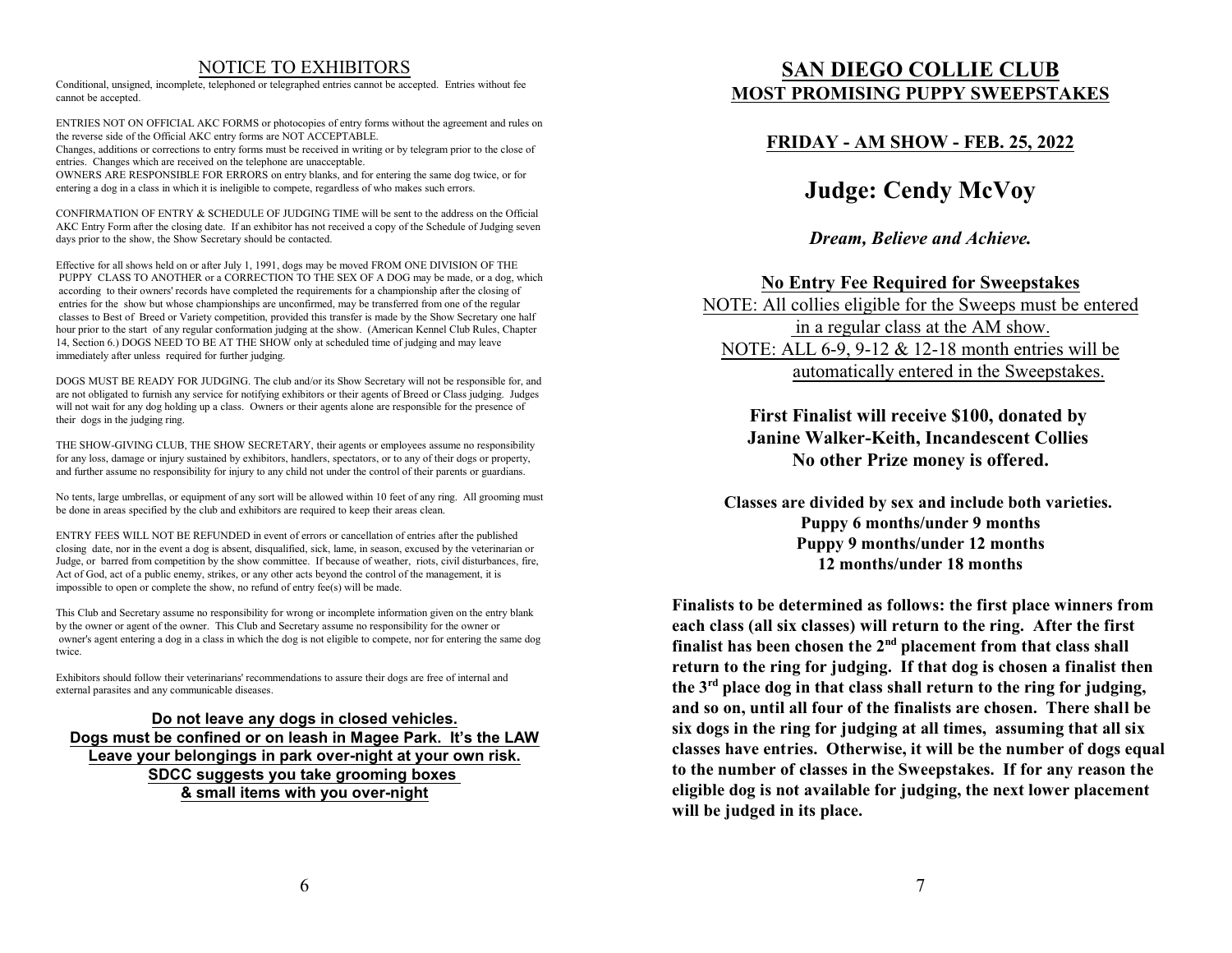# PLEASE JOIN US FOR LUNCH BOTH DAYS - \$5.00 HOT DOGS (Friday) & FAMOUS CHILI (Saturday) WHILE IT LASTS LUNCH BREAKS FOLLOW AM SHOWS. Hosted by Dale Keith and Jack Powers. Complementary cup cakes Friday..and yummy Cake Saturday! Hosted by: Gloria Laube & Erin Matthews \*\*\* **Special Sweepstakes Award\*\*\*** First Finalist in Sweeps receive \$100 offered by Janine Walker-Keith, Incandescent Collies

**Randy Smith** – Show Photographer 10147 I Ave. Hesperia, CA 92345 760 948-2948 InsyncCollies@gmail.com

SUPPORT COLLIE RESCUE Please buy Collie Rescue raffle tickets or give a donation. Every dollar counts. Homeless Collies need OUR help. Join us during Saturday's lunch break for a Collie Rescue Promenade. *While enjoying the show with your Collie(s) and Jrs, please think about homeless collies by supporting the Collie Rescue Raffle. GOOD LUCK & HAVE A WONDERFUL DAY!*

### **JUNIOR SHOWMANSHIP SATURDAY, FEBRUARY 26, 2022 AT THE START OF PM SHOW ONLY**

### **JUDGE: Gene Mills**

- **Please note: ALL JUNIOR HANDLERS ARE REQUIRED TO HAVE AN AKC JR. NUMBER. You may obtain your number by calling the AKC (919) 233-9767. Junior Handler's must include their AKC Junior Handler identification number on both the front and back of the entry blank.**
- **Novice Junior Class: For Boys and Girls who are at least 9 years old and under 12 years old on the day of the show and who, at the time entries close, have not won three First Place awards with competition present in a Novice Class at a licensed or member show.**
- **Novice Intermediate Class: For Boys and Girls who are at least 12 years old and under 15 years old on the day of the show and who, at the time entries close, have not won three First Place awards with competition present in a Novice Class at a licensed or member show.**
- **Novice Senior Class: For Boys and Girls who are at least 15 years old and under 18 years old on the day of the show and who, at the time entries close, have not won three First Place awards with competition present in a Novice Class at a licensed or member show.**
- **Open Junior Class: For Boys and Girls who are at least 9 years old and under 12 years old on the day of the show and who, at the time entries close, have won three First Place awards with competition present in a Novice Class at a licensed or member show.**
- **Open Intermediate Class: For Boys and Girls who are at least 12 years old and under 15 years old on the day of the show and who, at the time entries close, have won three First Place awards with competition present in a Novice Class at a licensed or member show.**
- **Open Senior Class: For Boys and Girls who are at least 15 years old and under 18 years old on the day of the show and who, at the time entries close, have won three First Place awards with competition present in a Novice Class at a licensed or member show.**
- **MASTER CLASS (effective date of January 1, 2012) For Boys and Girls at least 9 and under 18 years of age on the day of the show and who have won ten (10) first place wins in an Open Class, with competition to be eligible to enter the Limited Class Competition. The calendar for this class will be November 1-October 31 of the following year. All juniors meeting the criteria for this class are required to enter the Master Class and may change their entry the day of the show if entries have already closed. Once the eligibility time frame for that year has passed, all participants return to the Open Class to compete for the following year.**
- **Each dog handled in a Junior Showmanship Class must be entered in one of the Breed or Obedience Classes at the show, or must be entered for Junior Showmanship only. However, a dog may be substituted. Such substitution must be accompanied by an official AKC entry form. All such substitutions must be made one half-hour prior to the judging of any Junior Showmanship Classes at the show. Each dog must be owned or co-owned by the Junior Handler or by the Junior Handler's father, mother, brother, sister, uncle, aunt, grandfather or grandmother, including step and half relations or by a member of the Junior Handler's household. Every dog entered for Junior Showmanship must be eligible to compete in Dog Shows or in Obedience Trials.**
- **BITCHES IN SEASON ARE NOT ELIGIBLE. At a specialty Show, each dog must be of the breed for which the show is held. A dog that has been excused or disqualified by a Breed Judge or by a Bench Show Committee may still be handled in Junior Showmanship if eligible to compete in Obedience Trials. A dog that has been rejected, dismissed, or excused by the Veterinarian for the protection of the other dogs at the show or for the protection of the dog excused may not be handled in Junior Showmanship.**
- **Junior Handlers who win a third Novice Class with competition present after the closing of entries for a show may transfer their entry from the Novice Class to the Open Class provided that this transfer is made by the Superintendent at least one half-hour prior to the scheduled start of any regular conformation judging or one half-hour prior to the scheduled start of Junior Showmanship judging at the show, whichever is earlier. Competition is required for Best Junior Handler.**

**Winning of first place in an Open Class at this show may qualify or count toward qualification for entry in certain future limited Junior Showmanship Classes. For information on eligibility requirements or limited Junior Showmanship Classes which have been approved to date by AKC, write to the American Kennel Club, Show Plans, PO Box 900051, Raleigh, NC 27675-9051.**

## **NO FEE REQUIRED** Fee required for Regular class